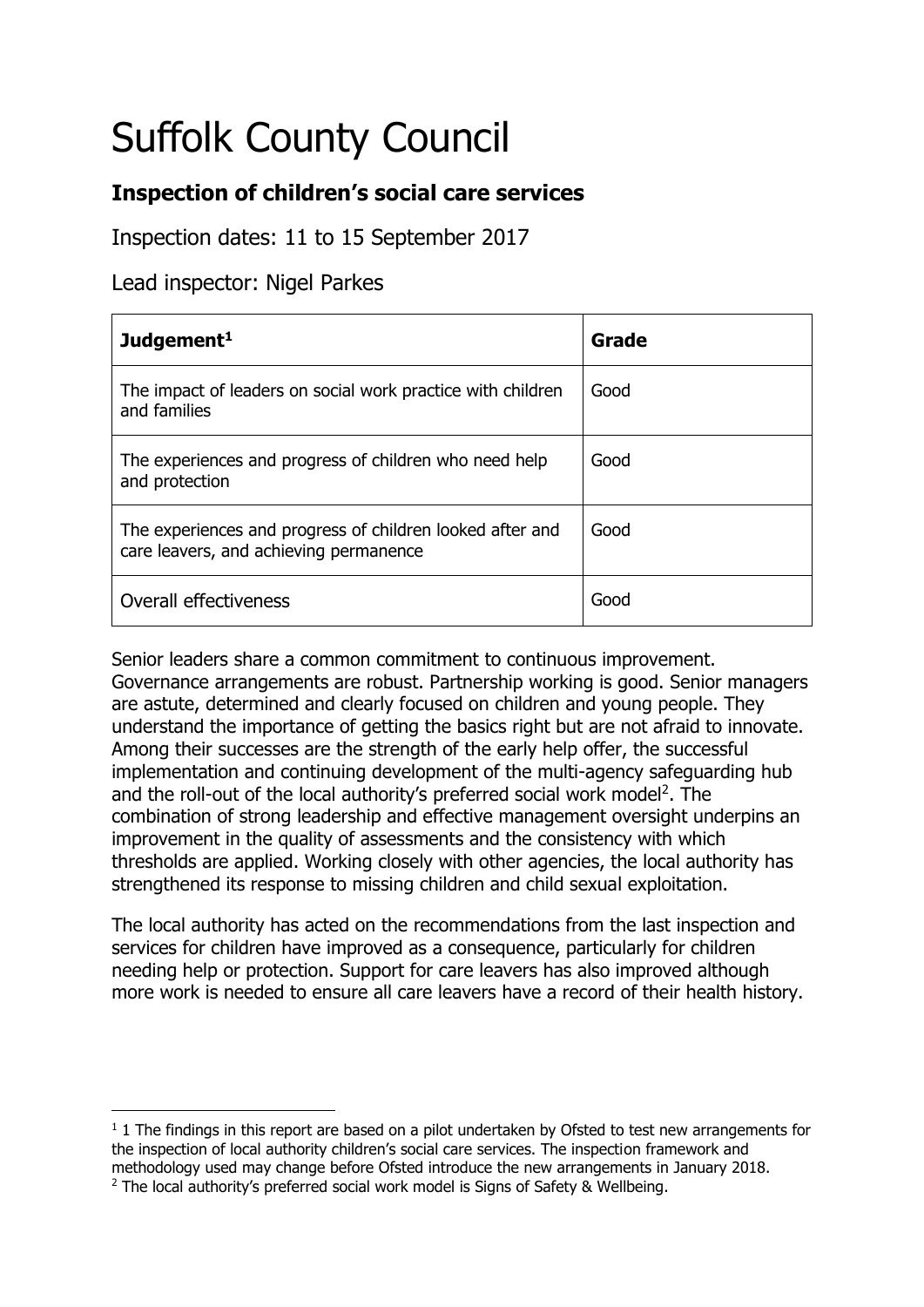## **What needs to improve**

- Children's plans need to be clearer about the intended outcomes, and include specific actions and measurable timescales so that children, their families and the professionals involved with them know who needs to do what and by when.
- Make sure that every care leaver has a comprehensive record of his or her health history.
- The educational attainment and progress of children in care, particularly at key stage 4.

#### **The experiences and progress of children who need help and protection are good.**

- 1. Early help is making a positive difference to the lives of children and families. Partners provide appropriate help and support when needs and risks are first identified. Children and families benefit from a good range of early help services. This includes help for families affected by domestic abuse or substance misuse. Early help providers use a range of different tools to track progress and evaluate impact.
- 2. Early help providers identify when children need additional or more specialist support from children's social care. The professional consultation line provides helpful advice, guidance and information. It is well used. As a result, partners make relevant and appropriate referrals to children's social care. They understand the importance of getting parental consent. This helps to ensure that children and families get the right help in the right way and at the right time.
- 3. The children and adult multi-agency safeguarding hub (MASH) is well established. It is appropriately resourced and well managed. Thresholds are applied consistently. Information is shared appropriately. Decision-making is timely. Staff based in the MASH carefully review cases where there is a history of multiple contacts. They summarise concerns, analyse protective factors and identify the next steps. Allegations about professionals are promptly referred to the local authority's designated officer. The emergency duty team provides effective help and protection out of hours.
- 4. When children are at immediate risk of significant harm, prompt action is taken to safeguard and protect them. This applies equally to disabled children. Strategy meetings make appropriate decisions about s47 thresholds and ensure that investigations are well planned and co-ordinated. The right people are involved in these strategy meetings/discussions, which are clearly recorded. In the vast majority of cases seen, appropriate protective action is taken. Inspectors found no evidence of unnecessary delay.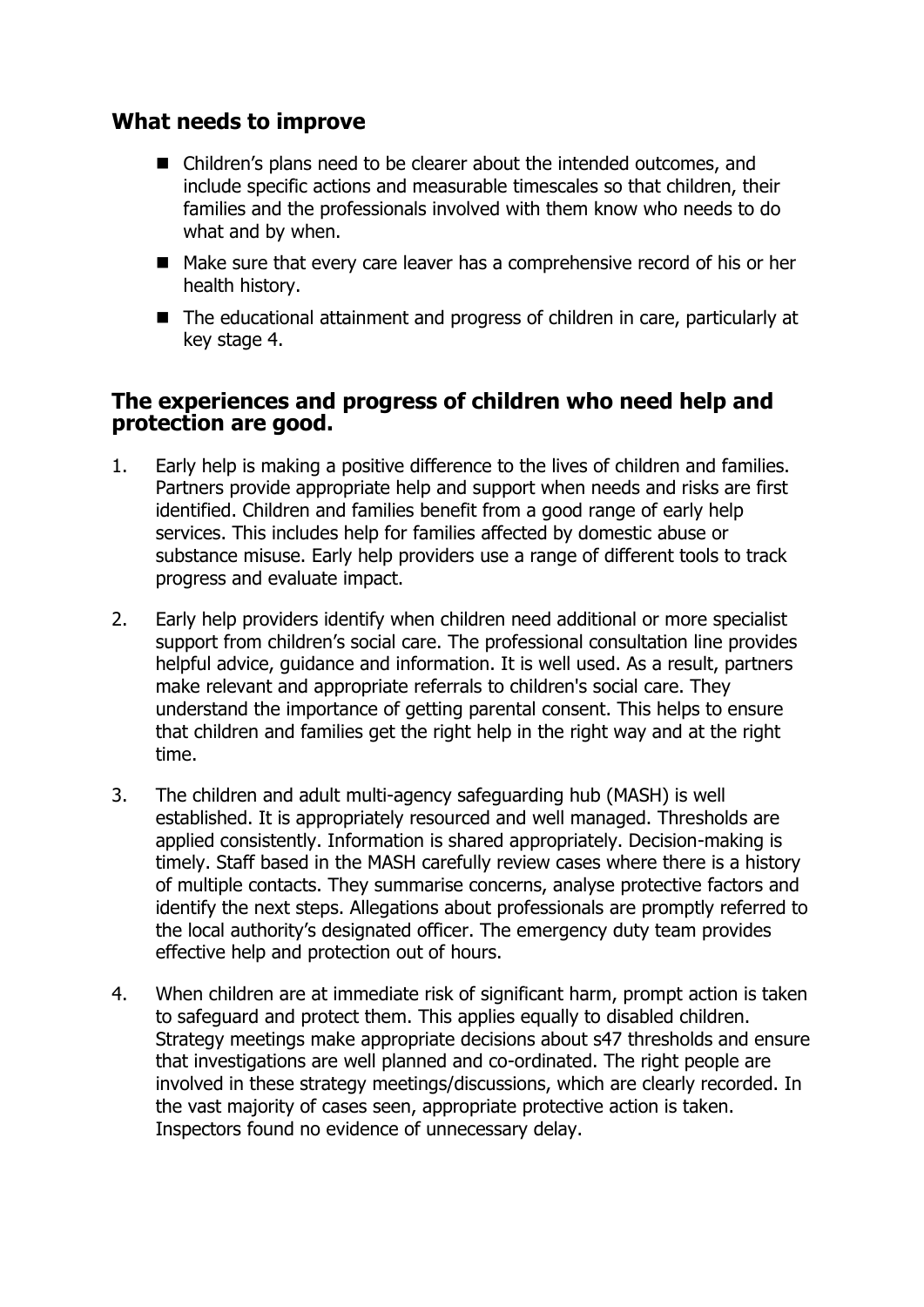- 5. Children are seen and seen alone. Once the MASH decides that an assessment is needed, the case cannot be closed until the child has been seen. Social workers and/or family practitioners talk to children and young people. They listen with care to what children and young people have to say. Inspectors saw some very good examples of direct work with children. However, direct work is not always well recorded.
- 6. Children and families benefit from assessments in which needs, risks and protective factors are carefully considered. Most assessments are detailed, analytical and child-centred. They take into account past events. Most include clear and concise danger statements. This makes it easier for families to understand what needs to change and what they need to do to make that happen.
- 7. Although every child has a plan and most plans are purposeful, they are not always sufficiently specific about who will do what by when. Many of them lack measurable outcomes. This makes it difficult to track progress. It also has the potential to dilute the focus and undermine accountability.
- 8. Contingency plans are not detailed or specific enough. Most do not provide a clear message about what will happen if things do not improve.
- 9. Despite the limitations of plans, professionals work together well to improve outcomes for children. They make good use of multi-agency meetings to do so. Child in need meetings, child protection conferences and core groups are generally well attended. They are also timely. Child protection conference chairs provide appropriate and effective challenge. In most cases, children and families benefit from the help and protection provided.
- 10. Help and protection is responsive to changing needs and circumstances. Managers and staff are taking full advantage of the opportunities provided by co-location. Communication is good. There is a strong sense of a continuum between child protection, children in need and early help. With very few exceptions, cases are appropriately stepped up from early help or child in need to child protection. The same applies to cases stepped down from child protection, or from child in need to early help. Most children and families are getting the right level of help and protection.
- 11. Thresholds for access to care are applied consistently. Pre-proceedings, the Public Law Outline (PLO) and legal strategy meetings are used effectively to promote positive outcomes for children. PLO letters are clear and explicit. This makes it easier for parents to understand what is expected of them. Good management oversight and effective tracking help to avoid drift or delay.
- 12. The disabled children and young people's team (DCYP) provides an effective service. Needs, risks and vulnerabilities are clearly identified. There is good engagement with parents. Social workers work hard to establish the wishes and feelings of disabled children, including those whose abilities to communicate verbally are either limited or non-existent. Children's views are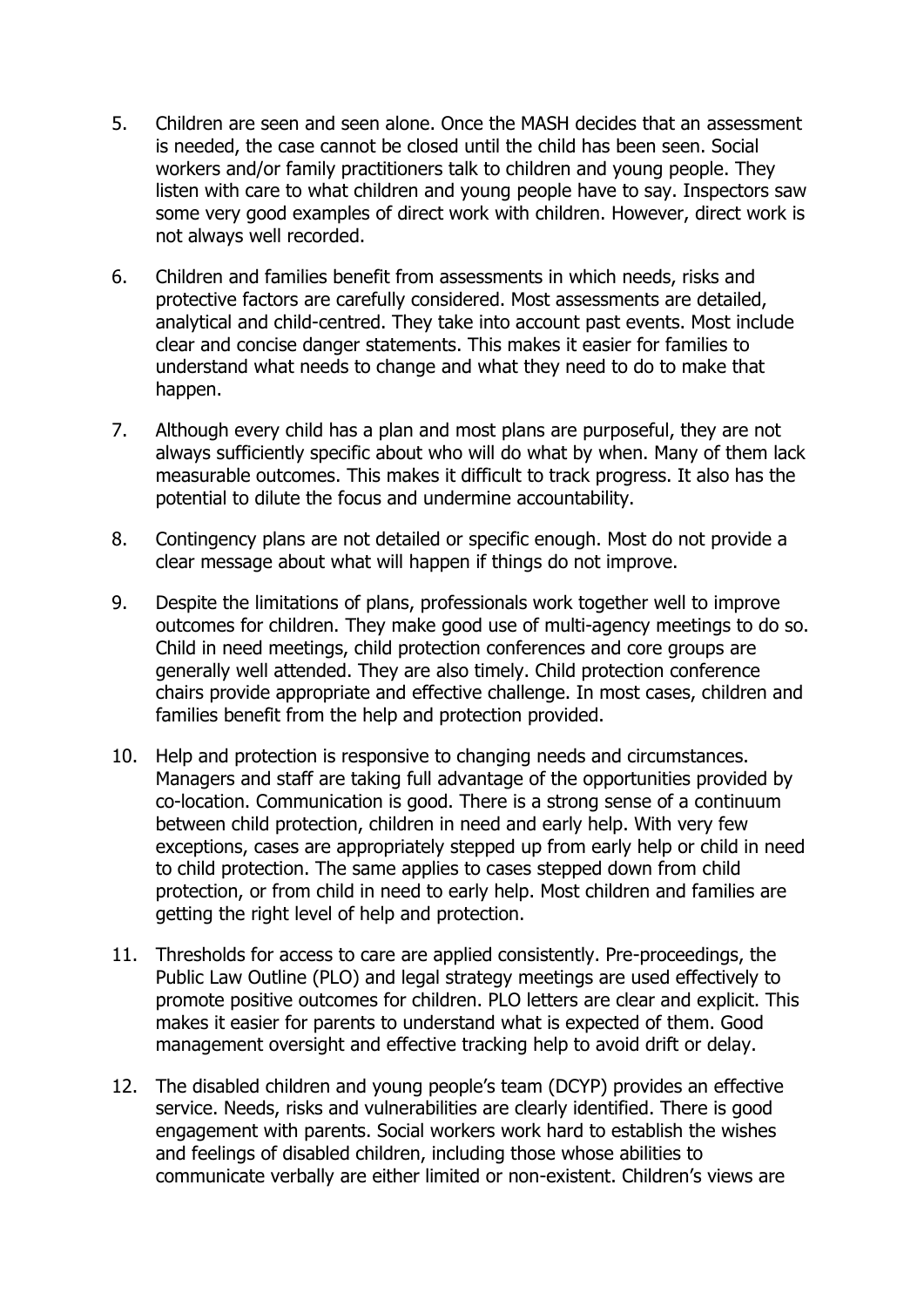reflected in assessments and plans. The help and protection that disabled children receive are good.

- 13. Within the last 12 months, some social workers have not received regular supervision. This is a product of staffing difficulties. Nevertheless, inspectors concluded that there has been an appropriate level of management oversight. The quality of written care management direction is variable, but managers are involved in all key decisions. Inspectors found very little evidence of drift or delay.
- 14. Arrangements for responding to children who go missing have been strengthened. Most children who go missing from home or care have a return home interview (RHI). The missing children coordinator rigorously tracks the offer and completion of RHIs. Increasingly, RHIs are being used effectively to keep children safe from harm.
- 15. Suffolk county council has developed a whole-systems approach to dealing with child exploitation. The Making a Change team (MAC) has lead responsibility for the areas of child sexual exploitation, female genital mutilation and radicalisation. Working closely with the Youth Offending Service, MAC also leads on gangs. Information and intelligence are shared quickly and effectively. Complex strategy meetings are used to protect the most vulnerable.
- 16. Schools have got better at reporting children who are missing education (CME). The local authority has successfully reduced the substantial number of open CME cases from last year by almost two thirds. The local authority is aware of pupils who are being electively home educated.
- 17. Unaccompanied asylum-seeking children (UASCs) receive a warm and professional reception in Suffolk. The quality of the support and services for UASCs, coordinated by the Fostering Changes for Children team, are good.
- 18. Well-developed arrangements are in place to safeguard and protect children living in private fostering arrangements.
- 19. Vulnerable young people assessed as needing to come into care are accommodated<sup>3</sup>, but the experiences of homeless 16- and 17-year-olds are variable. A very small number of them are placed temporarily in bed and breakfast accommodation when there is no suitable alternative and while efforts are made to facilitate their return home. Although the local authority risk assesses and carefully monitors these arrangements, they do not fully meet the needs of the young people concerned.

-

<sup>&</sup>lt;sup>3</sup> Accommodation in this context refers to the provision of accommodation under Section 20. Children Act 1989.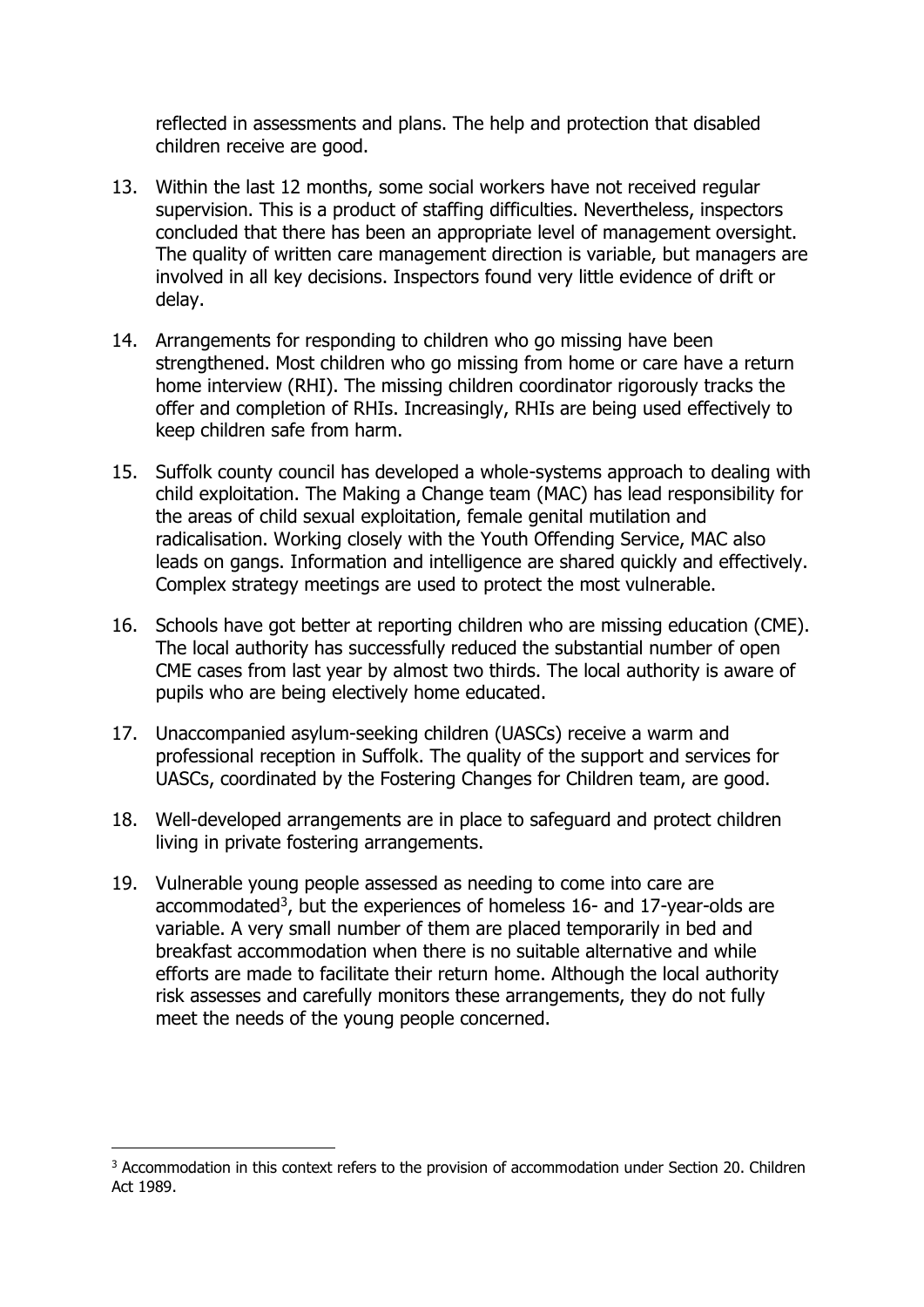# **The experiences and progress of children in care and care leavers and achieving permanence are good.**

- 20. Most children come into care in a planned way. The local authority makes good use of its legal powers and acts decisively to protect children who are unable to continue to live at home safely.
- 21. The family solutions team provides intensive help and support for children and families at the edge of care. It is able to demonstrate its positive impact in preventing family breakdown and/or supporting reunification. However, the team does not currently have sufficient capacity to meet the level of need, particularly given its countywide brief. The local authority is expanding the service and has successfully applied to the Social Impact Bond for additional investment.
- 22. The quality of viability assessments seen by inspectors is good. So too is the quality of evidence presented in court. Social work reports are timely and well written. Good use is made of parallel planning. This helps to ensure that care, and other legal, proceedings are completed quickly. This avoids children having to wait longer than necessary for key decisions to be made about them and their lives.
- 23. Social workers clearly understand the importance of achieving permanence for children in care. Permanence planning starts early. Progress is rigorously tracked. The emphasis is always on finding the right long-term solution for each child. Good use is made of special guardianship orders or kinship care if they are the best options for children. When it is possible for children to go back to live with their birth families, reunification programmes are well planned and well managed.
- 24. Most children in care have settled placements. The proportion who live with foster carers has increased. The number of children who are living more than 20 miles from home has fallen. The vast majority of children in care have regular visits from their social workers.
- 25. Social workers know the children they work with really well. Assessments reflect children's wishes and feeling, hopes and fears. Contact arrangements are carefully considered. Care plans are generally easy to understand. Most are specific and measurable. They are reviewed at regular intervals and updated appropriately.
- 26. Reviews are timely. They are well attended and child-focused. They take full account of children's wishes and feelings. In most cases seen, independent reviewing officers provide an appropriate level of critical challenge. Education, health and care (EHC) plans seen by inspectors were clear and explicit.
- 27. Good attention is paid to the mental health and emotional well-being of children in care. Children in care and care leavers enjoy good access to a range of therapeutic services. In addition to the support provided by CAMHS, they are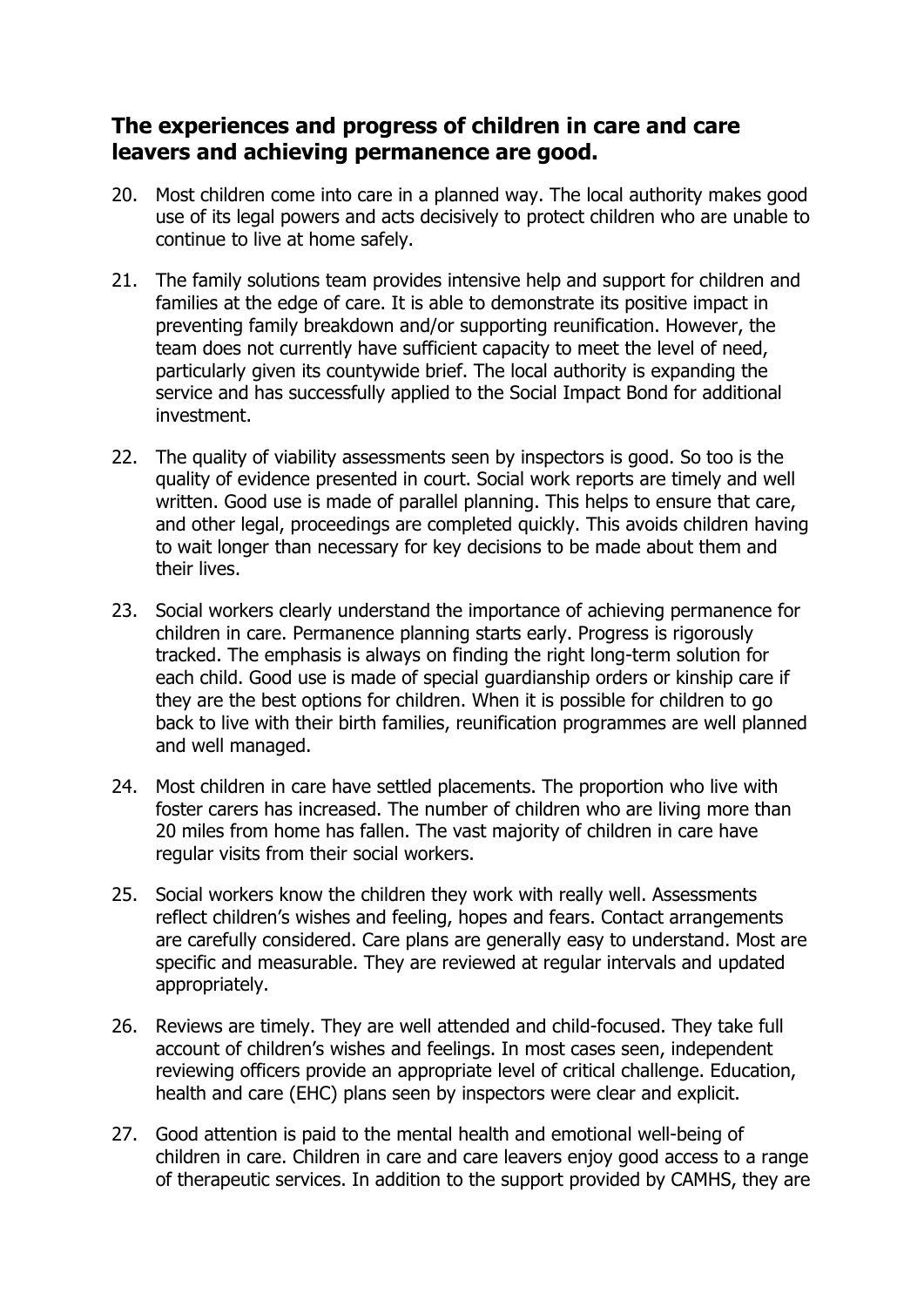able to access in-house psychological support. This input has helped to prevent placement breakdowns and promote the emotional well-being of children.

- 28. The Virtual School has been strengthened to ensure a sharper and more effective focus on the attainment and progress of children in care. Progress at Key Stage 4 is a concern. Last year it was below the national average for children in care. Attainment rose sharply two years ago, and is now in line with the national figures for these pupils, but has remained static. Although lower than comparators, persistent absence is still an issue and, while the number of fixed term exclusions has fallen, the average length of a fixed-term exclusion has increased. The Virtual School Head has plans to address areas of weakness and is driving improvement in the quality of personal education plans.
- 29. There is a strong focus on the recruitment and retention of foster carers. Foster carers feel supported and receive regular supervision from their social workers. An effective training programme, which includes training around child sexual exploitation, female genital mutilation, missing from care and radicalisation, helps carers to provide good homes for children. Assessments and annual reviews of foster carers are thorough. Kinship carers are equally well supported. This helps to ensure that children are not looked after by unsuitable adults, or those who are unable to meet their needs.
- 30. Prospective adopters receive a prompt response and appropriate information to their enquiries. This enables them to make informed decisions about whether or not to apply. Assessments of prospective adopters are thorough. There is a good range of relevant training for adopters, as well as prospective adopters. This helps to ensure that they are able to provide good homes for children and respond to any issues or needs.
- 31. Adoption performance is strong. Children are well matched with adopters who are able to meet their needs, and are placed without delay. Post adoption support is good. Adopters talk very positively about their experiences.
- 32. The local authority is in touch with 96% of its care leavers. Personal advisers know their care leavers well. The percentage of care leavers who are in education, employment or training is above the national average. The range of semi-independent and supported accommodation options available to them has increased. Almost all care leavers live in suitable accommodation.
- 33. The quality of pathway plans is too variable, and many of them require improvement. A tendency to confuse goals with tasks, and/or break goals down into manageable bite-sized chunks, makes them less useful from the perspective of the individual care leaver. It also undermines their effectiveness. Added to this, arrangements for reviewing the progress of pathway plans once care leavers reach 18 years of age are not sufficiently robust.
- 34. Care leavers are able to access information online about their rights and entitlements, but too few of them have access to their full health histories. This hampers their ability to understand and manage their own health needs.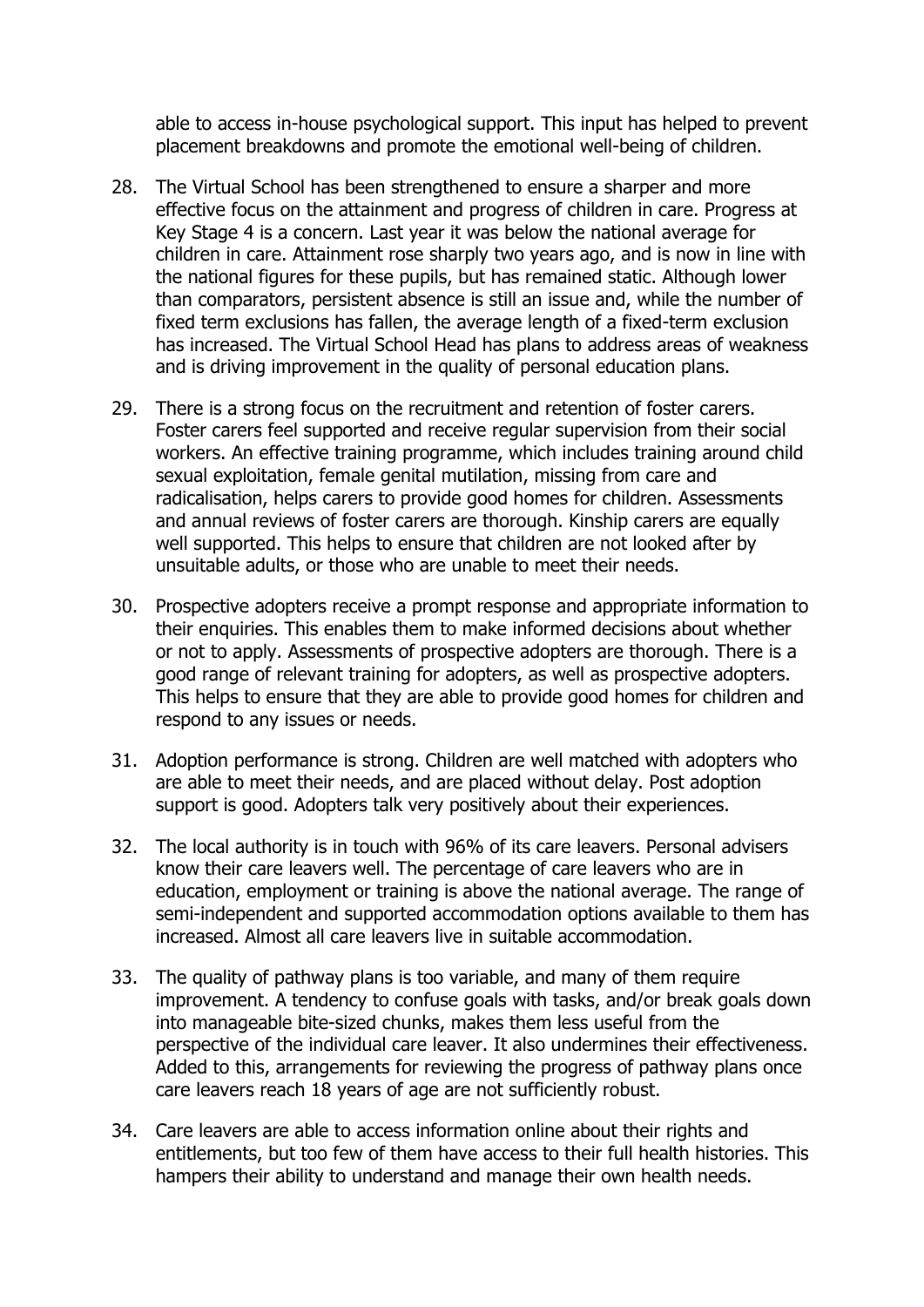35. Local authority managers recognise that, while considerable progress has been made since the last inspection, there is still further to go in strengthening the support for care leavers. They have plans in place to address this.

# **The impact of leaders on practice with children and families is good.**

- 36. The local authority's commitment to children and families is clear and unambiguous. Senior managers and council leaders work well together to drive continuous improvement. They share an accurate and well-developed understanding of strengths and areas for development. They have acted on the recommendations made at the time of the last inspection. However, not all of the recommendations have been fully implemented and, as a result, some aspects of services, such as support for care leavers and child in need plans, are not yet good. Even so, there is an upwards trajectory of improvement. There is clear evidence of progress and impact.
- 37. Senior managers lead by example. They want the best for children, young people and families. They set and expect high standards of themselves and others. They understand the importance of getting the basics right. Their value-based approach is unfussy, clear-sighted, and recognises the need for persistence. They are a stable and settled group. The fact that they 'keep on keeping on' is paying real dividends.
- 38. Partnership working, particularly with the police and with health services, is strong. This is evident in the way in which the MASH has developed. It is also apparent in the role played by health partners in early help. However, in its current form, the multi-agency neglect strategy is unconvincing. Senior managers acknowledge that the neglect strategy action plan is neither specific nor measurable.
- 39. The local authority is developing a record of intelligent and astute innovation in response to identified shortfalls or emerging issues. For example, the Positive Choices project is helping women to break the cycle of having their children repeatedly removed from their care. Another example is the introduction of the Mockingbird Family Model, which is about to go live and is designed to empower foster families to support each other and offer children support from a network of known foster families. Allied to an ability to attract inward investment, this willingness to innovate is making a difference to children and families in Suffolk.
- 40. The local authority takes its corporate parenting responsibilities very seriously. The Corporate Parenting Board's (CPB) priorities are clearly articulated. The CPB is in touch with the experiences of children in care and care leavers. Board members provide robust and effective challenge. Action is being taken to raise the achievement and progress of children in care and care leavers.
- 41. Senior managers are not afraid to make difficult commissioning, or decommissioning, decisions. For example, they have recently brought the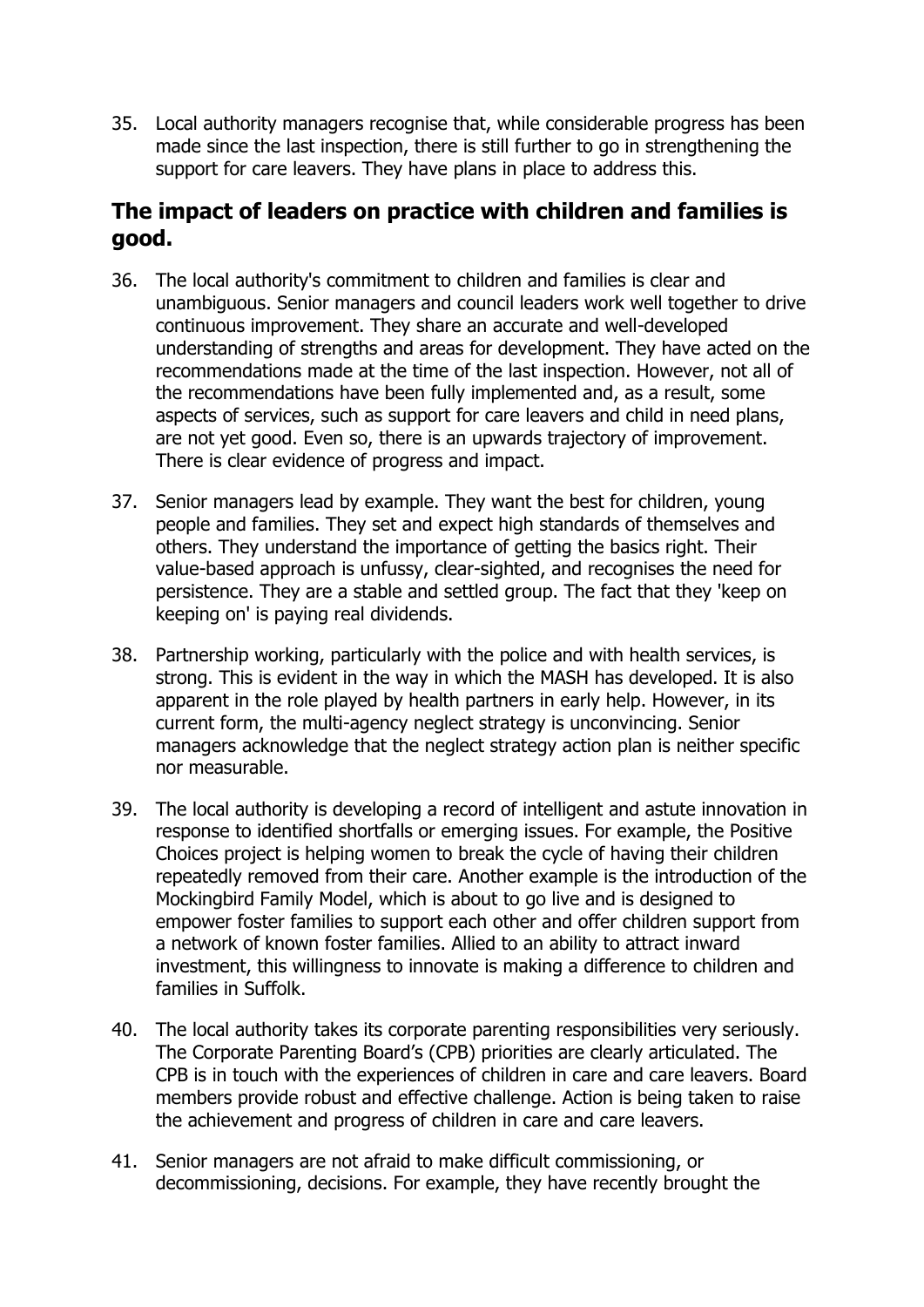leaving care service back in-house and are taking appropriate action to ensure that care leavers receive a consistently good service. Judicious commissioning is also increasing the range of placement and accommodation options available. This is particularly true for older children and young people.

- 42. The way in which the local authority has rolled out its preferred social work model across all children and young people's services is extremely impressive. The implementation process has been rigorous and systematic. The model is encouraging social workers and other staff to work more effectively with families. The local authority's preferred method of social work has given workers a shared language. It means that they are more able to identify and address difficult issues with families. It also means that families are better able to understand what needs to change.
- 43. Middle and senior managers have a good understanding of what is happening at the frontline. They make intelligent use of data and performance management information. Locality management and weekly team meetings complement this approach. Assessment coordinators play a critical role in tracking performance and compliance. The spreadsheets that they use are manually generated, but they are effective. This helps to avoid drift or delay for children and families.
- 44. Audits are being used to evaluate the quality and impact of practice. Most are accurate. The results are routinely shared with managers and staff. But the quality of case management audits is variable. Some are too dependent on yes/no responses and provide relatively little in the way of illustration or critical comment. Inspectors also found that the local authority's auditors have overestimated the quality of children's plans. The local authority assessed that 71% of plans were good or better. Inspectors concluded that less than one third were.
- 45. The local authority is in touch with children and young people, listens to them and acts on their voice. The latest annual report on service user feedback records key messages from children and young people about their experiences of early help, child protection conferences, child in care reviews and leaving care. The influence of children and young people on the design, development and delivery of services is clear. For example, care plans are now written in the form of a series of promises to the young person concerned.
- 46. The local authority has used a range of creative approaches to try to ensure that the workforce is sufficient. The recruitment and retention strategy has been repeatedly refreshed and now includes a rental deposit scheme. The recruitment microsite has also been updated. Staff turnover is at the lowest it has been for two years, but in the last 12 months, the vacancy rate peaked at 14%, with Lowestoft and Waveney being hardest hit. This has had an impact on caseloads, some of which senior managers have correctly identified as being too high.